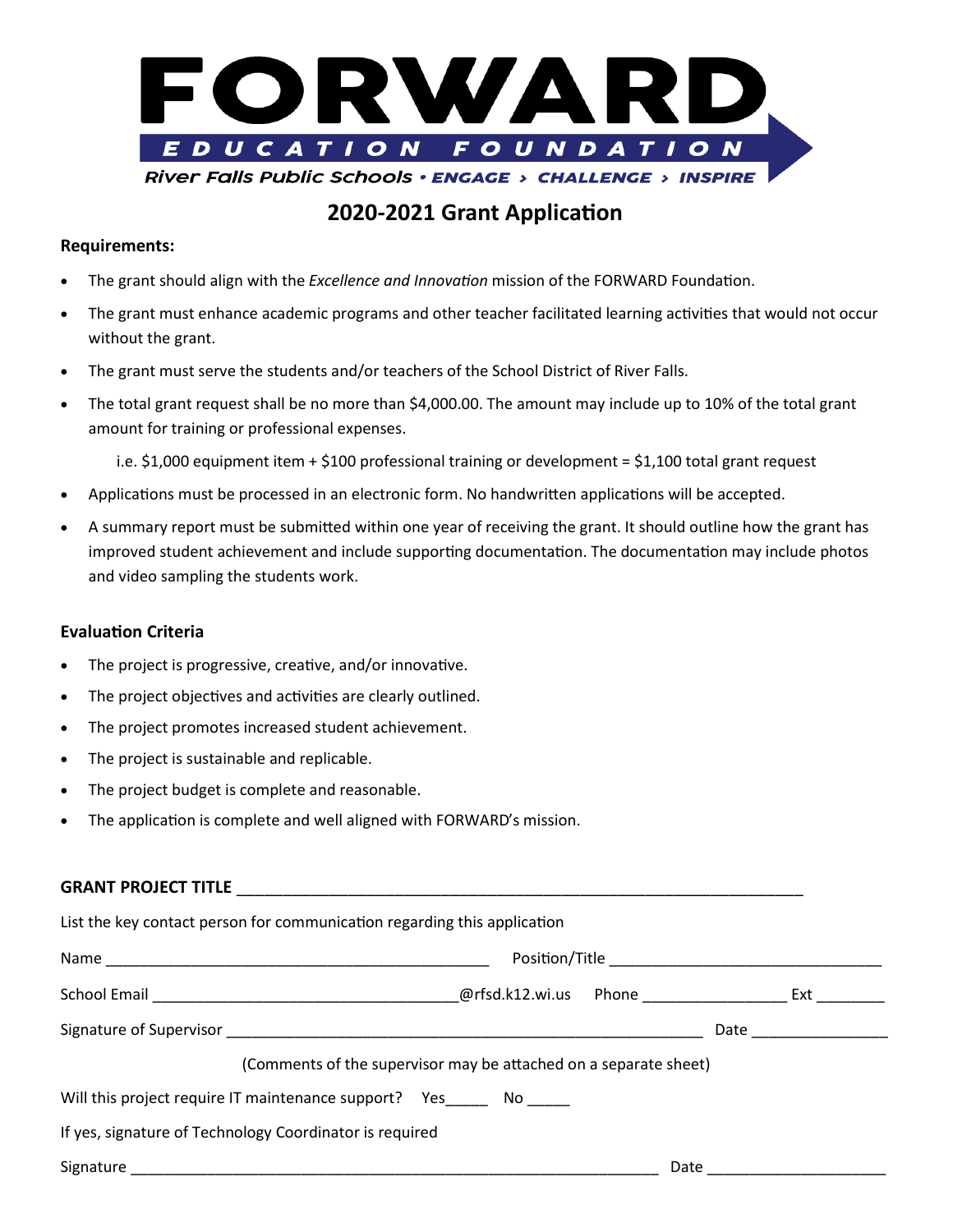

# **GRANT PROJECT TITLE** \_\_\_\_\_\_\_\_\_\_\_\_\_\_\_\_\_\_\_\_\_\_\_\_\_\_\_\_\_\_\_\_\_\_\_\_\_\_\_\_\_\_\_\_\_\_\_\_\_\_\_\_\_\_\_\_\_\_\_\_\_\_\_

Amount Requested \$ <br>Amount Requested \$ 1.1 Total Project Budget \$ (*This number should match expenses/revenue on next page)*

 $\mathsf{School}(\mathsf{s})$  to benefit (or district wide)  $\blacksquare$ 

| Subject(s) and/or Grade(s) to benefit |  |
|---------------------------------------|--|
|---------------------------------------|--|

Number of individuals to be served by grant (*Indicate with actual numbers of teachers/students)*

\_\_\_\_\_Teachers

Pre-K Students

\_\_\_\_\_Elementary Students

\_\_\_\_\_Middle School Students

\_\_\_\_\_High School Students

| Anticipated start date of project                                    |
|----------------------------------------------------------------------|
| (The project needs to be started within one year of receiving grant) |

Timeline for full project implementation do -1 year do -15 years 5+ years

## **Grant Proposal Outline Narrative**

*(This portion of the application should be completed in a separate document. Please keep each question separate.)*

- 1. Briefly summarize your project and tell us what makes this project innovative, unique, and stimulating.
	- Please include the objectives and a timeline for the project.
	- You may include ways this project (or parts of) has been used by other teachers and the results.
	- You may include photos or links to how the project (or parts of) has been used.
- 2. How would this project improve student achievement and/or make positive change in the teaching and / or learning process in your educational setting?
- 3. Explain the potential of this project to be continued or sustained after the period of time in which these grant funds will be used. How will it have a permanent impact in the School District of River Falls?
- 4. If professional development or training is requested, please describe.

Please limit narrative to 1,500 words or less.

If you have any questions, please visit www.forwardrf.org or

Gary Campbell at gary.campbell@rfsd.k12.wi.us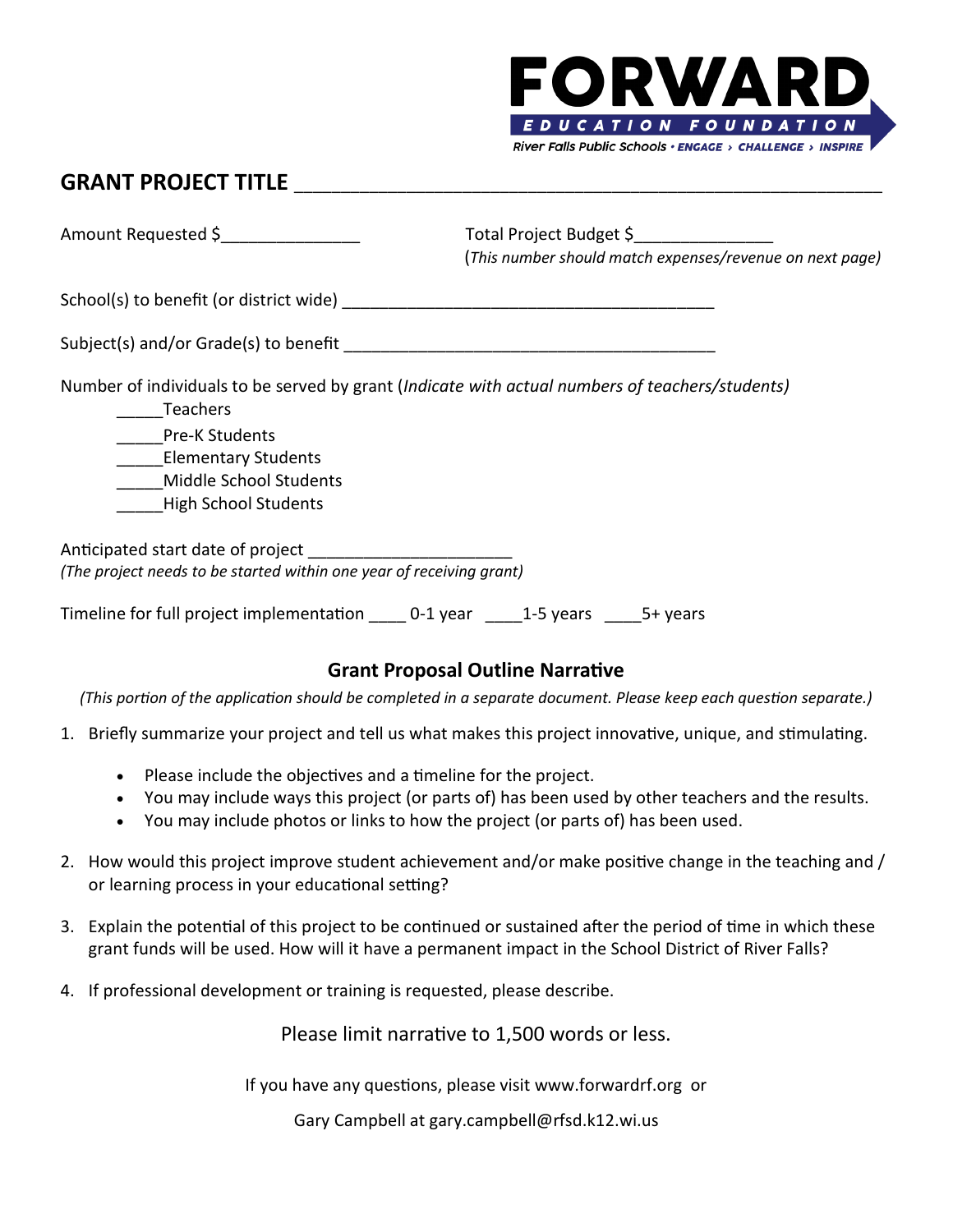

## **Grant Proposal Budget**

Detail your budget request using the format below. The FORWARD Foundation does not fund transportation costs, except for delivery of materials.

If additional space is needed, attach your budget to your application.

### **Expenses**

| Materials/Equipment/Services         | Quantity | Supplier | Amount   |
|--------------------------------------|----------|----------|----------|
|                                      |          |          |          |
|                                      |          |          |          |
|                                      |          |          |          |
|                                      |          |          |          |
| Professional Development or Training |          |          |          |
|                                      |          |          |          |
|                                      |          |          | Total \$ |

### **Sources of Revenue**

(If River Falls Public School Education Foundation is not the only source of revenue for this project, please list other sources.)

| Source | Amount | Pending / Approved<br>(current status of funds) |
|--------|--------|-------------------------------------------------|
|        |        |                                                 |
|        |        |                                                 |
|        |        |                                                 |
|        |        |                                                 |
|        |        | مله<br>- - - -                                  |

**Total \$\_\_\_\_\_\_\_\_\_\_\_\_\***

\*Note: This amount should match your Total Project Budget on the cover sheet.

**Please submit all grant applications to** 

**Gary Campbell at gary.campbell@rfsd.k12.wi.us by** 

**April 2nd, 2020 @ 3:00pm.**